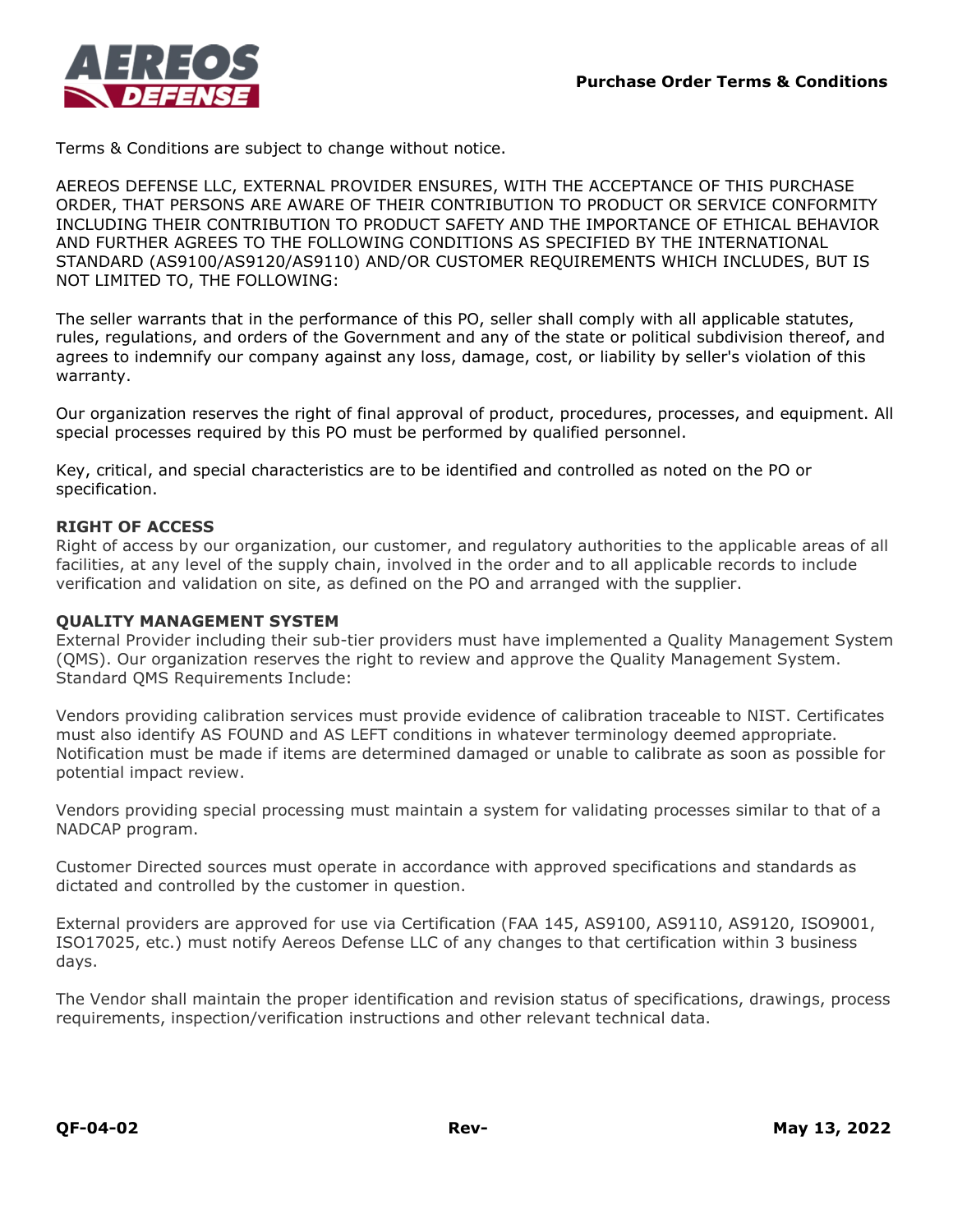

## **TEST SPECIMEN**

Our organization reserves the right to approve or specify any designs, tests, inspection plans, verifications, use of statistical techniques for product acceptance, and any applicable critical items including key characteristics. Our organization reserves the right to designate requirements for test specimens for design approval, inspection/verification, investigation, or auditing (where applicable). Any statistical techniques used for inspection sampling must be pre-approved such as sample inspection plans.

## **NON-CONFORMING MATERIAL (OUTPUTS)**

External Provider shall notify our organization of non-conforming product within 24 hours of discovery of such non-conformity, regardless of whether it be prior, during, or after receipt of the product. We do not grant disposition authority from non-conforming product. No known non-conforming product shall be shipped to us without our written authorization. External Provider shall obtain our organization's approval for non-conforming product disposition.

#### **CHANGES**

External Provider shall notify our organization of changes in product and/or process, changes of suppliers, and changes of manufacturing facility locations within 12 hours.

#### **FLOW DOWN**

Flow down to the supply chain the applicable requirements including all PO requirements to the supplier's vendors of any approved outsourced products or services is required.

#### **SUPPLIER PERFORMANCE MONITORING**

Performance of suppliers is monitored using specific metrics data that includes but not limited to Quality performance of parts and services, on-time delivery performance, and price.

#### **CORRECTIVE ACTIONS**

Corrective Actions flowed to the External Provider shall be completed and returned in a timely manner. External Provider is required to flow down corrective action requirements to sub-tier providers when it is determined that the sub-tier provider is responsible for the non-conformity.

## **RECORD RETENTION**

External Provider shall retain all Records including disposition requirements associated with the Purchase Order as required by contract for a minimum period of 10 years and the records to be deliverable to the purchaser within 48 hours after request.

### **PRESERVATION**

The Vendor is required to preserve the product to maintain conformity to requirements during delivery. The PO price includes cost of packaging. ESD Standards apply per EN61340-5-1, and ANSI/ESD S20.20- 2021.

## **FOREIGN OBJECT DEBRIS/DAMAGE (FOD) PREVENTION**

A) Seller shall maintain a FOD prevention Program. FOD program shall include the review of manufacturing process to identify and eliminate FOD entrapment areas through which foreign objects can migrate. Seller shall ensure work is accomplished in a manner to prevent FOD in deliverable items. Seller shall maintain work areas in a manner sufficient to preclude the risk of FOD incidents. Seller shall investigate each FOD incident and ensure elimination of its root cause.